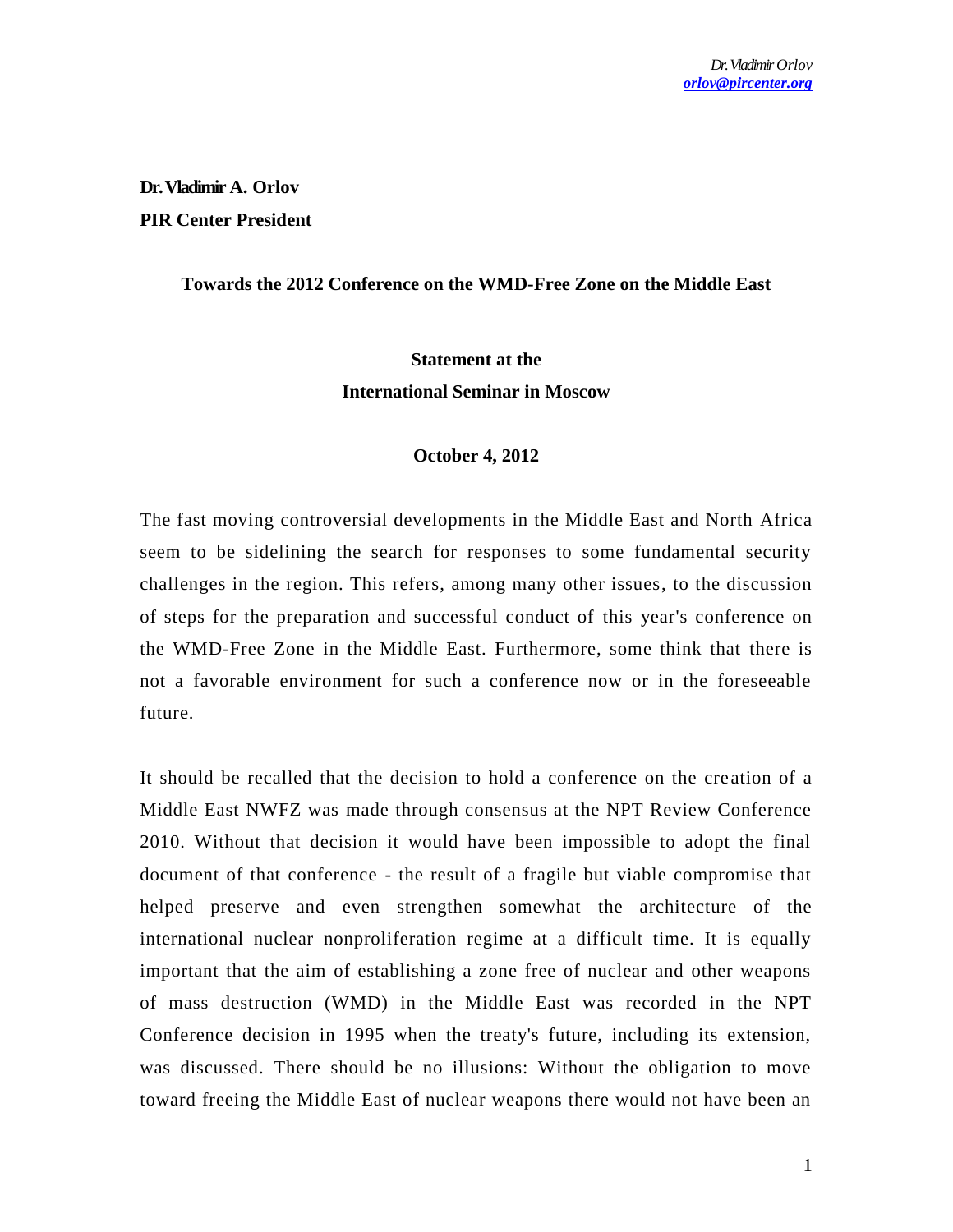indefinite extension of the treaty that, four decades after it entered into force, remains a cornerstone of global stability.

However, the main obstacle in the path of a NWFZ conference in 2012 is even not so much impediments from the opponents of a nuclear-free Middle East as skepticism and distrust that any progress in this field is possible in the first place. Such conclusions are not entirely baseless -they arise from the assessment of what has been achieved on a Middle East NWFZ since 1974 when it was first declared: Indeed, it has for the most part been marking time ever since. As a result, both experts and diplomats sometimes wish to brush aside the question of creating an NWFZ in the Middle East; is hopeless and unviable. This approach leads to the risk of zero expectations from the 2012 conference and, as a result, complete inaction.

Without going into another extreme and painting the situation in rosy colors which would be entirely inappropriate with regard to the Middle East – Russia and the United States (together with U.K.) as co-sponsors of the 1995 resolution should introduce a constructive element in the discussion on what issues the Conference should consider and how the extent of its success or failure should be measured.

## **Today's Situation**

Two and a half has passed since the Review Conference adopted the Final Document. At this dramatic moment, some experts suggest that it would be expedient to postpone the conference to a later date (2013). Different arguments are put forward. Some say that the current events in the region will for a long time distract many Middle East states from the issue of nuclear weapons, weapons of mass destruction and a WMD free zone. Others believe that the year 2012 is extremely inappropriate as it is a year of presidential elections in the United States. Still others think that Iran's chairmanship in the Nonaligned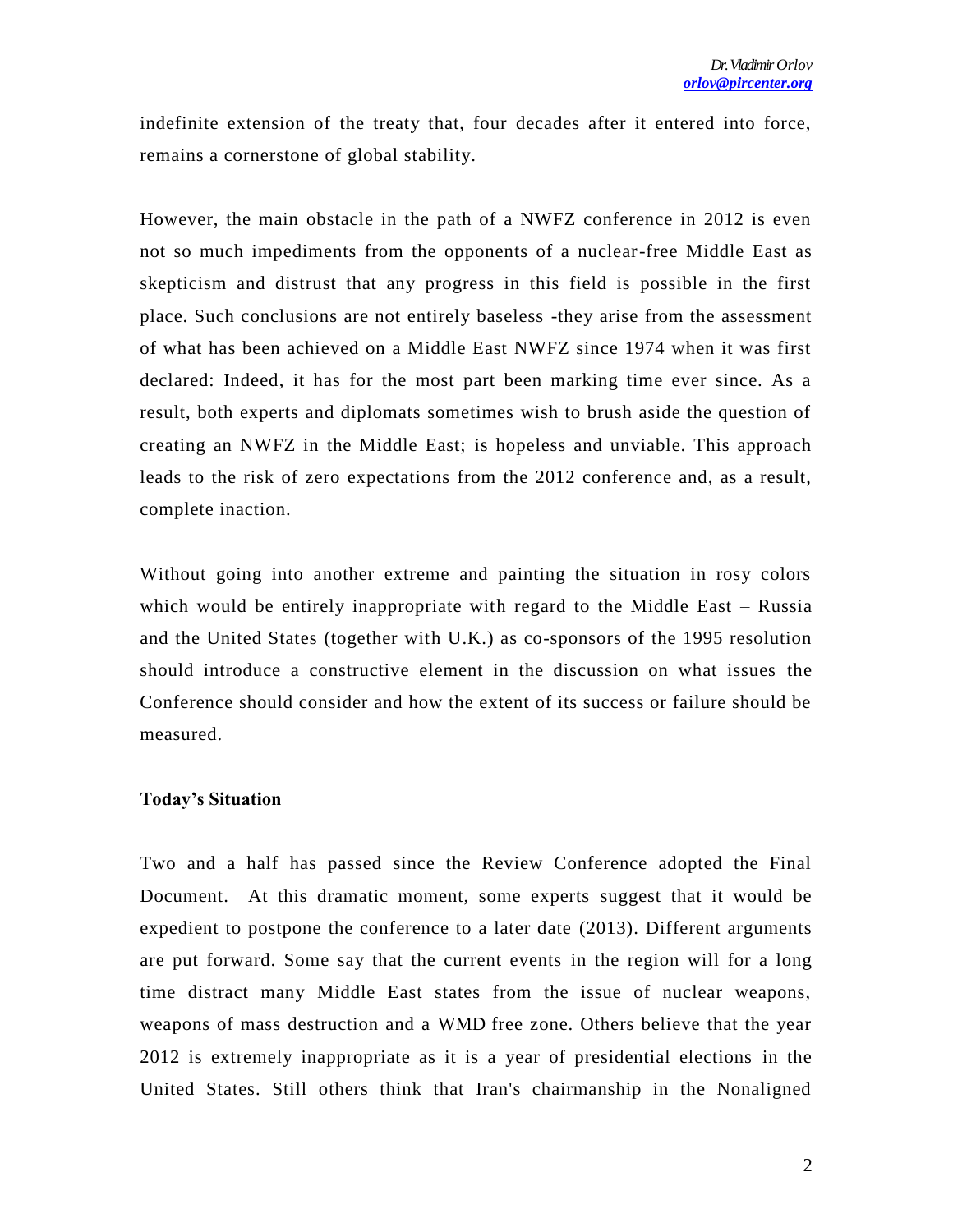Movement could be an impediment: Iran, they say, will be rocking the boat of multilateral diplomacy especially vehemently. There may be a grain of truth is each of these approaches but all of them are the result of the implicit admission of the lack of readiness for an important conversation and therefore the wish to postpone its start under any pretext.

However, as a representative of the UN Secretariat who was in charge of 2010 NPT Review Conference mechanism commented, there is a resolution by the signatories to the NPT. It mentions the year 2012 in no uncertain terms. It would be against the document to postpone the start of the conference to a later date.

## **Israel and Iran**

For purposes of the discussion of a WMD free zone it was rightly proposed that, based on the IAEA procedure of 20 years ago, "core states" in the region are identified and then "peripheral" states are added. Since there is not a generally accepted definition of "core states," they could be designated geographically as follows: from Morocco in the west to Iran in the east and from Syria in the north to Yemen in the south.

In any case, there is no doubt that the 2012 conference will be an exercise in futility unless Israel and Iran - the only two non-Arab states in the region, each of which has questions to answer, without which it is impossible to move toward the creation of a WMD free zone - are invited and accept the invitation.

As of now, Iran has confirmed its participation while Israel has not made its final decision known yet.

#### **Scope of Work**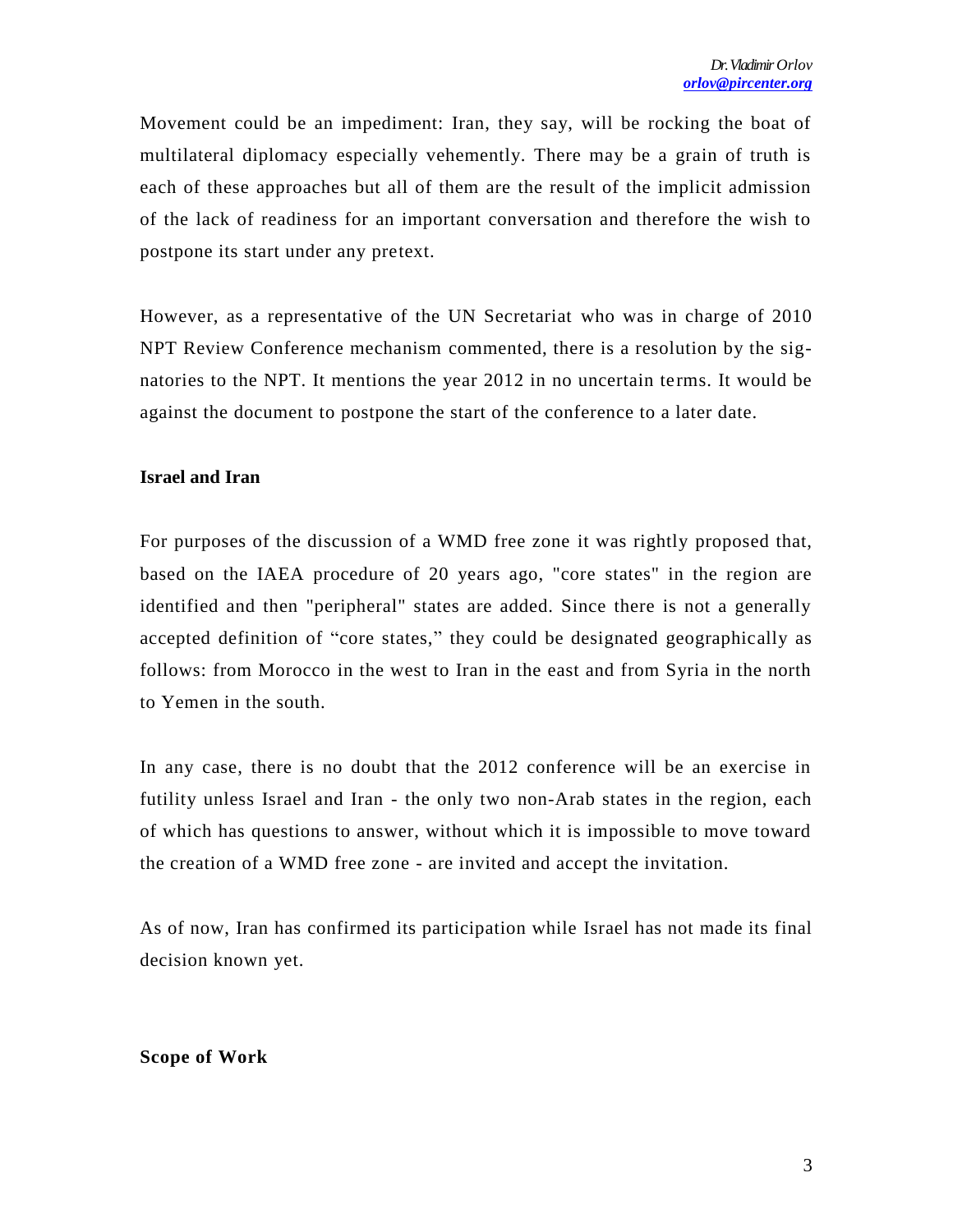First of all, the conferees should agree to limit the subject of consideration. Many diplomats and experts are concerned that the subject of dis cussion will be not only nuclear weapons but also other types of WMD, as well as their means of delivery. Indeed, there is no experience in such a broad approach to zones on the global level. There is a high risk of "drowning."

However, I believe that the complexity and scale of the task is exaggerated. There is a good proposal from Egyptian expert Nabil Fahmi, who at one time prepared the 1990 Egyptian initiative on a WMD-free zone. He proposes that the conference focus on nuclear weapons and direct the states in the region toward drafting a treaty on a nuclear-weapon-free zone. Later, at a certain stage when the treaty on a nuclear-weapon-free zone ceases being purely hypothetical, the states that have not joined the Chemical Weapons Convention (CWC), which contains an effective verification mechanism, should do so. The same should be done with regard to the Biological Weapons Convention (BWC) but in that case a regional verification agency will need to be created.

All participants in discussions on the prospects for the implementation of the 1995 resolution stumble over a point related to the Middle East free of delivery vehicles. I suspect that the 2012 conference will be out of its depth on this issue. However, it will not be possible to ignore it in the future. In this context I recall the Russian initiative concerning a multilateral character for the bilateral Russian-US intermediate-range and shorter-range missiles treaty (INF). It is essential to resume the efforts to implement this initiative; this could also become a "zero" missile solution for the Middle East but only in the long term and in the event that other efforts toward a peace settlement are crowned with success.

## **Possible Decisions**

Even if it is well prepared and has a full-fledged makeup of participants, the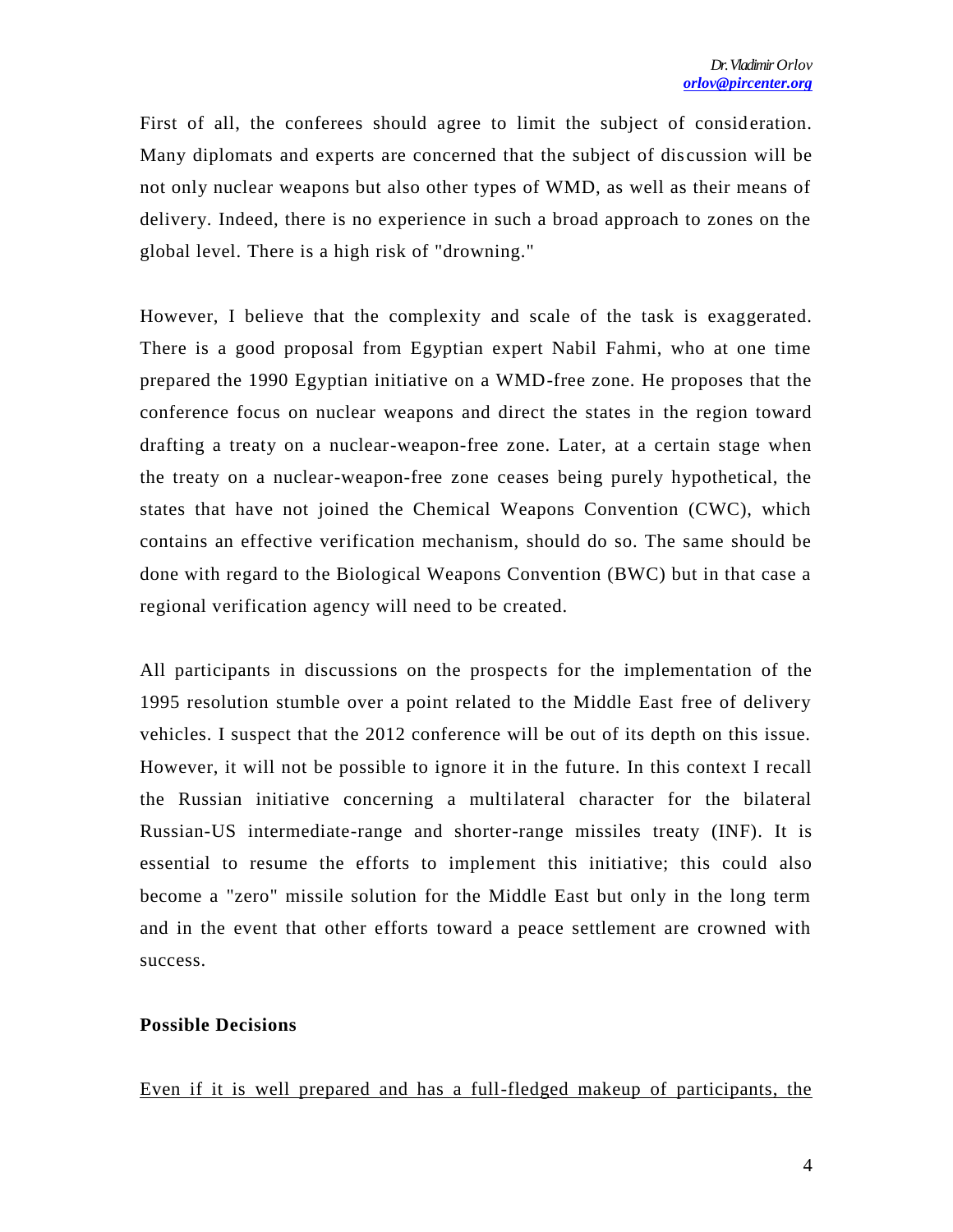2012 conference cannot be expected to become a panacea for the region. No, the best it can be is the long awaited first step toward the practical implementation of the 1995 resolution. Nevertheless, the conference should make several decisions showing the way forward.

In my opinion,

- *First of all*, there could be a decision to **establish a permanent regional confidence-building mechanism in the nuclear sphere**, as well as chemical and biological weapons. In this context, it is useful to revisit proposals made within the framework of the ACRES in the early 1990s although the scope of participants should be broader than now.
- *Secondly*, **nuclear safety** issues should be considered as crucial and urgent for the region which has entered into the nuclear age by constructing new NPPs (Iran, UAE, Jordan, and then possibly others). Discussion on how it would be better to approach this topic at the conference should be launched by United States and Russia soon, both through track  $1\frac{1}{2}$  and track 2.
- The *third* decision could be a joint statement by all conferees to **refrain from attacks on all of the nuclear installations they have declared as well as from the threat of such attacks.** The recent course of events around Iran's nuclear program, which was attacked with information weapons (the *Stuxnet* virus), both confirms the relevance of this issue and raises the question of defining the scope of such attacks.
- *Fourthly*, there could be a decision to develop **a "roadmap'' pointing the way to gradually placing all installations of the nuclear infrastructure in the region under IAEA safeguards**. Of course such a decision will be impossible without Israel's consent to place the Dimona facility under